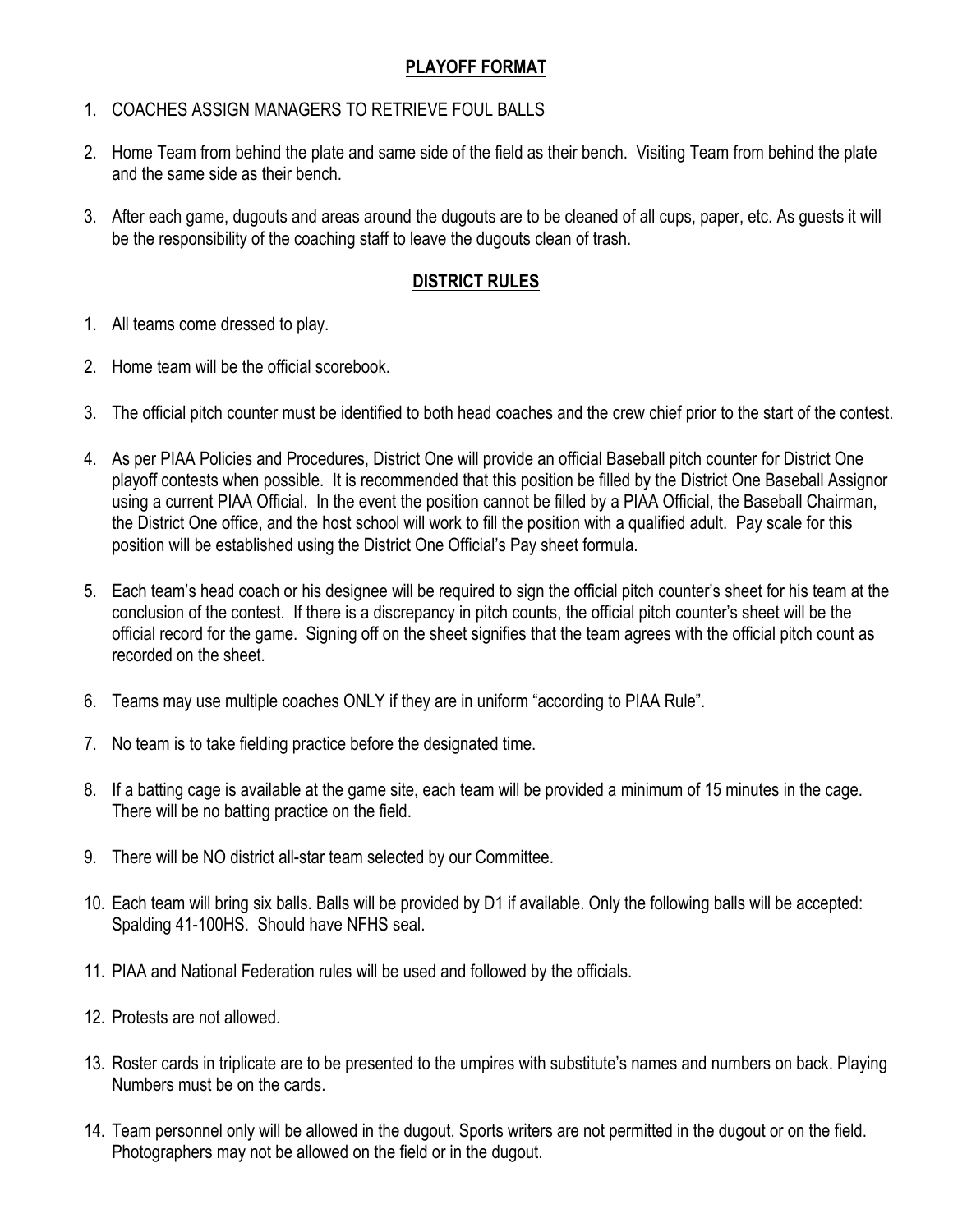- 15. No personal comments shall be directed at officials, opposing coaches or players. Such action shall lead to forfeiture of the game.
- 16. Decisions on postponements due to inclement weather will rest with the game supervisor and officials. A decision will be made by 2:00 P.M. It will be the RESPONSIBILITY OF THE TEAM TRAVELING TO CALL THE SITE BEFORE THEY LEAVE.
- 17. All Games prior to Final Round will be played at Site of higher seeded team; Finals and the 5<sup>th</sup>-place Final will be played at neutral sites whenever possible.
- 18. In the fifth-place playback games the four teams will be bracketed 1-4, according to original District seeds. The highest seeded team will play the fourth highest seed, at the higher seeded team's field, with the higher seeded team being the home team. The second highest seeded team will play the third highest seeded team, at the higher seeded team's field, with the higher seeded team being the home team. The winners of these games will advance to the fifth place final. The fifth-place final will be played at the home site of the higher seeded team.
- 19. Pre-Game Format: Home Team Fielding Practice 40 minutes before start of game for 15 minutes. Visiting Team Fielding Practice 25 minutes before start of game for 15 minutes. Home plate conference 10 minutes before start of game.

### **If you have any questions, please contact your League Committee Representative.**

### **Note: No Warm-Up Throwing or Pepper Games in the Infield.**

### **GAME SUPERVISOR**

Home Team Athletic Director or Designee will be the Game Supervisor.

## **GAME LOCATIONS**

- 1. All games will be played at the site of the top seeded team.
- 2. Umpires will be assigned by the District Committee.
- 3. Game Supervisor is responsible for:
	- Preparation of field
	- Contact visiting school with directions and/or postponements due to rain.
- 4. Postponed games must be rescheduled the next day. If game cannot be played on the original site as scheduled, the following stipulation will prevail:
	- First Choice- Home Field site
	- Second Choice An acceptable field in the League- If home field site is not playable.
	- Third Choice District Chairman will designate a field.
- 5. Collect 6 regulation game balls from each team.
- 6. Ground Rules National Federation
- 7. No Admission Will be Charged